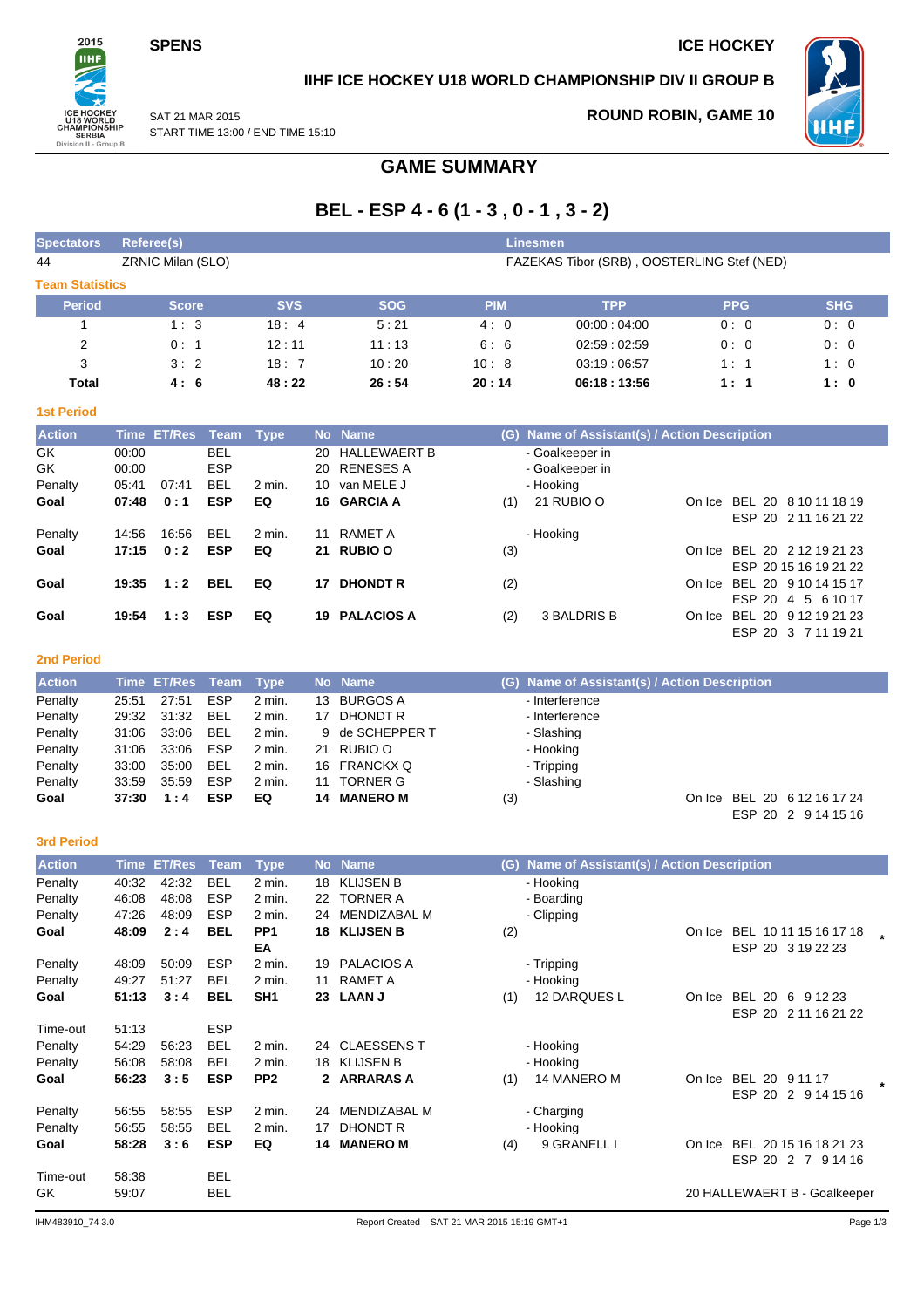## **SPENS** ICE HOCKEY



**IIHF ICE HOCKEY U18 WORLD CHAMPIONSHIP DIV II GROUP B**



SAT 21 MAR 2015 START TIME 13:00 / END TIME 15:10

## **ROUND ROBIN, GAME 10**

| <b>Action</b> | Time ET/Res Team Type |            |    | No Name             |     | (G) Name of Assistant(s) / Action Description |                               |
|---------------|-----------------------|------------|----|---------------------|-----|-----------------------------------------------|-------------------------------|
|               |                       |            |    |                     |     |                                               | out                           |
| Goal          | 59:35<br>4:6          | <b>BEL</b> | EQ | <b>12 DARQUES L</b> | (2) | 18 KLIJSEN B                                  | On Ice BEL 9 10 11 12 15 18   |
|               |                       |            | EA |                     |     | 10 van MELE J                                 | ESP 20 5 10 13 17 23          |
| GK            | 59.35                 | <b>BEL</b> |    | 20 HALLEWAERT B     |     | - Goalkeeper in                               |                               |
| GK            | 59:42                 | <b>BEL</b> |    |                     |     |                                               | 20 HALLEWAERT B - Goalkeeper  |
|               |                       |            |    |                     |     |                                               | out                           |
| GK            | 60:00                 | <b>ESP</b> |    |                     |     |                                               | 20 RENESES A - Goalkeeper out |

### **Goalkeeper Records**

### **Team : BEL - Belgium Team : ESP - Spain**

| No Name             |    | SOG SVS | <b>MIP</b> | No Name              | SOG - | <b>SVS</b> | <b>MIP</b> |
|---------------------|----|---------|------------|----------------------|-------|------------|------------|
| 20 HALLEWAERT Bruce | 54 |         | 48 59:14   | 20 RENESES Alejandro | 26    | つつ         | 60:00      |
| VANSPRINGEL Thomas  |    |         |            | BELDA Leland         |       |            |            |

#### **Game Statistics**

I

| Team: BEL (red)    |                             |   |          |          |                |             |          |          |       |                |                |                      |                        |             |
|--------------------|-----------------------------|---|----------|----------|----------------|-------------|----------|----------|-------|----------------|----------------|----------------------|------------------------|-------------|
|                    | Head Coach: COOLS Philippe  |   |          |          |                |             |          |          |       |                |                | <b>Shots on Goal</b> |                        |             |
| <b>No Pos</b>      | <b>Name</b>                 | G | A        | P        | <b>PIM</b>     | $FO+$       | FO-      | $FO+/-$  | FO%   |                | $\overline{2}$ | $\overline{3}$       | <b>OT</b><br><b>TS</b> | $+/-$       |
| 2 F                | <b>AERTSSENS Kevynn</b>     | 0 | $\Omega$ | 0        | 0              | 0           | 0        | 0        | 0.00  | 0              | 0              | 0                    | 0                      | $-1$        |
| 8 F                | de CROOCK Oliver            | 0 | $\Omega$ | $\Omega$ | 0              | 12          |          | 5        | 63.16 | 0              | 0              |                      |                        | $-1$        |
| D<br>9             | de SCHEPPER Toon            | 0 | $\Omega$ | $\Omega$ | 2              | 0           | 0        | 0        | 0.00  | 0              | 0              | $\overline{2}$       | 2                      | $+2$        |
| F<br>18            | KLIJSEN Bram +A             |   |          | 2        | 4              | 3           | 6        | $-3$     | 33.33 | 1              | 2              |                      | 4                      | $-1$        |
| 24 F               | <b>CLAESSENS Tex</b>        | 0 | $\Omega$ | $\Omega$ | $\overline{2}$ | $\mathbf 0$ | $\Omega$ | $\Omega$ | 0.00  | 0              |                | 0                    |                        | $-1$        |
| 6 D                | <b>VANWELSSENAERS Seppe</b> | 0 | $\Omega$ | 0        | 0              | 0           | 0        | $\Omega$ | 0.00  | 0              | $\mathbf 0$    | 0                    | 0                      | 0           |
| 10 F               | van MELE Jul                | 0 |          |          | 2              | 2           |          |          | 66.67 | 0              | $\overline{2}$ | 0                    | 2                      | $+1$        |
| D<br>11            | <b>RAMET Arnaud</b>         | 0 | $\Omega$ | $\Omega$ | 4              | $\mathbf 0$ | 0        | $\Omega$ | 0.00  | 0              | $\overline{2}$ |                      | 3                      | $\mathbf 0$ |
| F<br>14            | <b>BLOCKX Dries</b>         | 0 | $\Omega$ | 0        | $\Omega$       | $\mathbf 0$ | $\Omega$ | $\Omega$ | 0.00  | 0              |                | 0                    |                        | $+1$        |
| 17 F               | <b>DHONDT Rino</b>          |   | $\Omega$ |          | 4              | 10          | 14       | $-4$     | 41.67 | 1              | $\Omega$       |                      | $\overline{2}$         | $\mathbf 0$ |
| 12 D               | <b>DARQUES Loris</b>        |   |          | 2        | 0              |             | 2        | $-1$     | 33.33 | 0              | $\mathbf 0$    | 2                    | 2                      | $-1$        |
| 15 D               | <b>DENIS Billy</b>          | 0 | 0        | 0        | 0              | 0           | 0        | 0        | 0.00  | 1              |                | 0                    | $\overline{2}$         | $+1$        |
| D<br>16            | FRANCKX Quinten +C (BP)     | 0 | $\Omega$ | $\Omega$ | 2              | 0           | $\Omega$ | 0        | 0.00  | 0              | $\Omega$       | 0                    | 0                      | $-2$        |
| $\mathsf{F}$<br>21 | <b>SWENNEN Stefaan</b>      | 0 | $\Omega$ | 0        | 0              | 8           | 11       | $-3$     | 42.11 | 0              |                |                      | $\overline{2}$         | $-3$        |
| 23 F               | <b>LAAN Jordi</b>           | 1 | $\Omega$ |          | $\Omega$       | 0           | $\Omega$ | $\Omega$ | 0.00  | $\overline{2}$ |                | 1                    | 4                      | $-2$        |
| 3 F                | <b>IEVEN Yiri</b>           | 0 | 0        | 0        | 0              | 0           | 0        | 0        | 0.00  | 0              | 0              | 0                    | 0                      | 0           |
| 7 D                | <b>HANZEN Joery</b>         | 0 | $\Omega$ | $\Omega$ | 0              | $\mathbf 0$ | 0        | $\Omega$ | 0.00  | 0              | 0              | 0                    | 0                      | $\mathbf 0$ |
| D<br>19            | van REETH Arno +A           | 0 | 0        | 0        | 0              | $\Omega$    | $\Omega$ | $\Omega$ | 0.00  | 0              | 0              | 0                    | 0                      | $-3$        |
| GK                 | <b>VANSPRINGEL Thomas</b>   | 0 | $\Omega$ | 0        | 0              |             |          |          |       | 0              | 0              | 0                    | 0                      |             |
| 20 GK              | <b>HALLEWAERT Bruce</b>     | 0 | $\Omega$ | $\Omega$ | $\Omega$       |             |          |          |       | 0              | $\Omega$       | 0                    | 0                      |             |
| <b>Total</b>       |                             | 4 | 3        | 7        | 20             | 36          | 41       | -5       | 46.75 | 5              | 11             | 10                   | 26                     |             |

| Team: ESP (yellow) |                           |    |          |          |                |                         |          |          |       |          |                |                      |             |             |
|--------------------|---------------------------|----|----------|----------|----------------|-------------------------|----------|----------|-------|----------|----------------|----------------------|-------------|-------------|
|                    | Head Coach: LISSPERS Lars |    |          |          |                |                         |          |          |       |          |                | <b>Shots on Goal</b> |             |             |
| <b>No Pos</b>      | <b>Name</b>               | G. | Α        | P        | <b>PIM</b>     | $FO+$                   | FO-      | $FO+/-$  | FO%   |          | $\overline{2}$ | OT<br>3              | <b>TS</b>   | $+/-$       |
| 2 D                | <b>ARRARAS Ander</b>      |    | 0        |          | 0              | 0                       | 0        | $\Omega$ | 0.00  | 0        | 2              | 3                    | 5           | $+2$        |
| 11 F               | <b>TORNER Guillem</b>     | 0  | 0        | $\Omega$ | 2              | 0                       | 0        | 0        | 0.00  | 0        | 0              | 0                    | 0           | $+1$        |
| 16 D               | GARCIA Alfonso +C         |    | $\Omega$ |          | 0              | 0                       | 0        | 0        | 0.00  | 4        | 0              |                      | 5           | $+3$        |
| 21 F               | RUBIO Oriol +A (BP)       |    |          | 2        | 2              | 0                       | 0        | $\Omega$ | 0.00  | 3        | 3              |                      | 7           | $+2$        |
| 22 F               | <b>TORNER Albert</b>      | 0  | $\Omega$ | 0        | $\overline{2}$ | 8                       | 9        | -1       | 47.06 | 3        | $\Omega$       | $\Omega$             | 3           | $+1$        |
| 4 D                | <b>PAUL Marc</b>          | 0  | 0        | 0        | 0              | 0                       | 0        | 0        | 0.00  | 0        | 0              |                      | 1           | $-1$        |
| 5 D                | <b>PUERTOLAS Niklas</b>   | 0  | 0        | 0        | 0              | 0                       | 0        | 0        | 0.00  | 0        | 0              | 0                    | $\mathbf 0$ | $-2$        |
| F<br>9             | <b>GRANELL Ignacio</b>    | 0  |          |          | 0              | 14                      | 11       | 3        | 56.00 | 3        | 0              | 4                    | 7           | $+2$        |
| 14 F               | MANERO Manuel +A          | 2  |          | 3        | 0              | 0                       | 0        | 0        | 0.00  | 1        | 3              | 5                    | 9           | $+2$        |
| 15 F               | POUS Sergi                | 0  | $\Omega$ | 0        | 0              | 0                       | 0        | $\Omega$ | 0.00  | 1        | 0              | $\Omega$             |             | $+2$        |
| 3 D                | <b>BALDRIS Bruno</b>      | 0  |          |          | 0              | 0                       | $\Omega$ | 0        | 0.00  | 0        | $\Omega$       | $\Omega$             | 0           | $+1$        |
| 12 F               | <b>GIMENEZ Pablo</b>      | 0  | $\Omega$ | 0        | 0              | 10                      | 5        | 5        | 66.67 | $\Omega$ |                | 0                    |             | 0           |
| 13 F               | <b>BURGOS Alejandro</b>   | 0  | 0        | $\Omega$ | 2              | 0                       | 0        | $\Omega$ | 0.00  | 2        |                | 0                    | 3           | -1          |
| 19 D               | <b>PALACIOS Andres</b>    |    | 0        |          | $\overline{2}$ | 0                       | 0        | 0        | 0.00  | 1        | 0              | 0                    |             | $+2$        |
| 24 F               | <b>MENDIZABAL Mikel</b>   | 0  | 0        | $\Omega$ | 4              | $\overline{\mathbf{A}}$ | 2        | -1       | 33.33 | 3        |                | 3                    | 7           | $\mathbf 0$ |